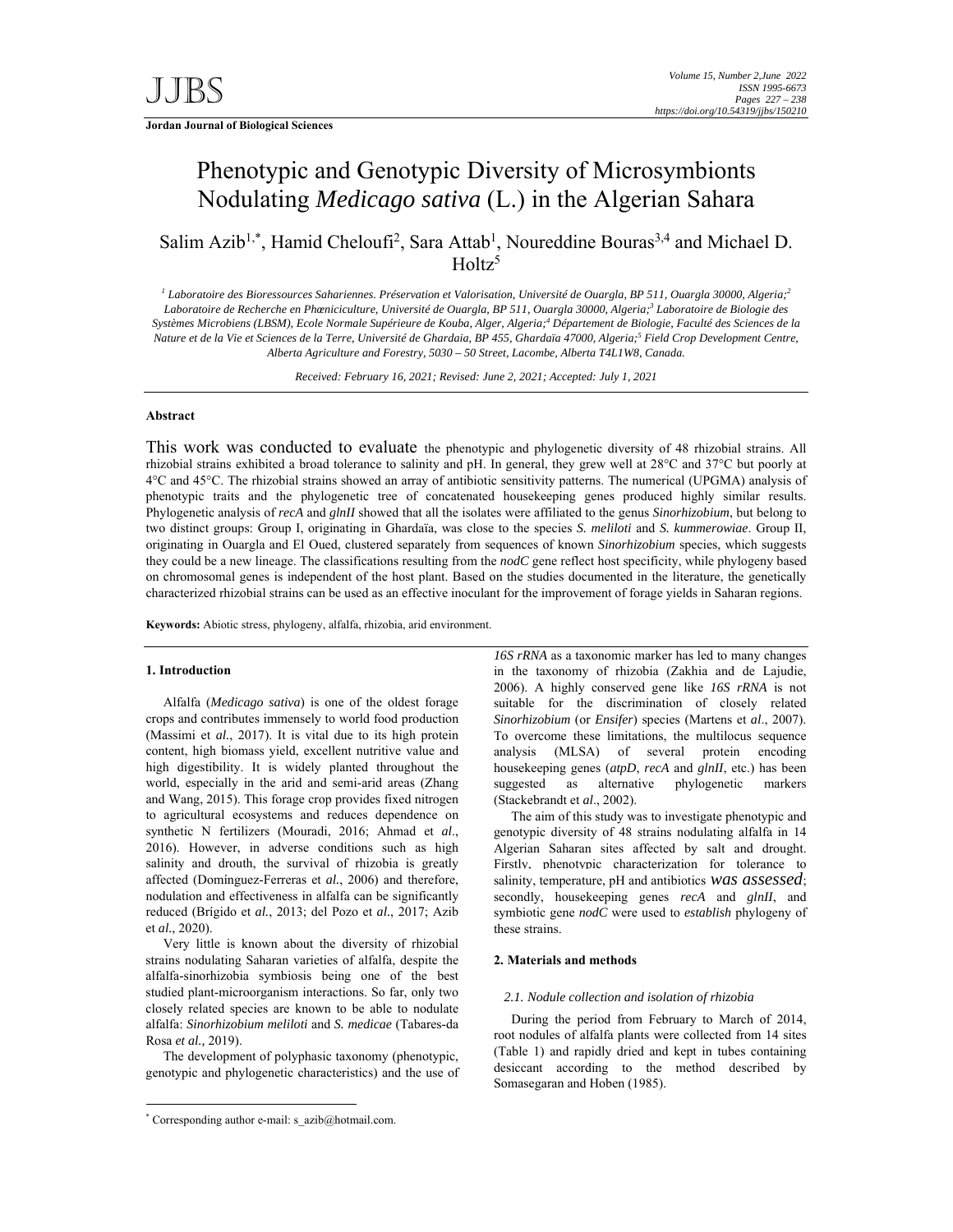Desiccated nodules were rehydrated before sterilization. Nodules were placed in small beakers with clean cool water and left in the refrigerator to soak overnight. Then, they were surface sterilized with 95% ethanol for 10 seconds, and transferred to 3% (v/v) solution of sodium hypo-chlorate for 3-4 minutes. The surface sterilized nodules were then rinsed in five changes of sterile distilled water to completely rinse the sterilizing chemicals (Somasegaran and Hoben, 1985).

The rhizobia were isolated following the standard method on yeast extract mannitol medium (YEM) (Vincent, 1970). Each nodule was crushed in a drop of sterile distilled water and suspension was streaked onto YEM Agar. Bacterial colonies appeared after incubation at 28°C for 3-5 days. A single representative colony, for each sample, was restreaked on freshly prepared YEM plates in order to obtain pure cultures.

| <b>Table 1.</b> Site description, and strain names, location, type of climate, soil type, salinity of irrigation water and year of sampling. |  |  |
|----------------------------------------------------------------------------------------------------------------------------------------------|--|--|
|                                                                                                                                              |  |  |

| Site     | Station            | Strains                               | Geographical<br>position           | Soil texture | Salinity of<br>irrigation water<br>$(g/l)^*$ | Period of<br>sampling |
|----------|--------------------|---------------------------------------|------------------------------------|--------------|----------------------------------------------|-----------------------|
|          | Hassi Ben          | 0114, 0144, 0152,                     | Lat. 32°00'77"N                    |              | 2 to 42 to 4                                 | February 2014         |
|          | Abdallah           | O172                                  | Long. 5°46'27"E                    | Sandy        | $2$ to $4$                                   |                       |
|          | Oum Erraneb        | 0211, 0213,                           | Lat. 32°05'03"N                    |              |                                              | February 2014         |
| Ouargla  |                    | O223                                  | Long. 5°34'46''E                   |              | $2$ to $4$                                   |                       |
|          | <b>ITAS</b>        | 0313, 0321, 0344                      | Lat. 31°94'11"N                    |              |                                              | March 2014            |
|          |                    |                                       | Long. 5°29'54''E                   |              |                                              |                       |
|          | Chott Ain<br>Beida | 0413, 0422, 0434,<br>0442, 0452, 0461 | Lat. 31°97'76"N<br>Long.5°38'96''E |              |                                              | March 2014            |
|          | Daya Ben           | G131, G132, G122,                     | Lat. 32°53'53"N                    |              | 1 to 41 to 1.5                               | March 2014            |
|          | Dahoua             | G124                                  | Long. 4°40'35"E                    |              | 1 to 1.5                                     |                       |
|          | Mansoura           | G211, G241, G242                      | Lat. 31°98'25"N                    | Sandy        | $1$ to $1.5$                                 | March 2014            |
|          |                    |                                       | Long. 3°57'52"E                    |              | 1 to 1.5                                     |                       |
| Ghardaïa | Oued Laroui        | G312, G315, G321                      | Lat. 32°57'01"N                    |              |                                              | March 2014            |
|          |                    |                                       | Long. 3°62'86"E                    |              |                                              |                       |
|          | Sebseb             | G42, G422, G424,                      | Lat.32°17'01"N                     |              |                                              | March 2014            |
|          |                    | G431, G432                            | Long. 3°57'52"E                    |              |                                              |                       |
|          | Guerrara           | G514, G522                            | Lat.32°67'89"N                     |              |                                              | March 2014            |
|          |                    |                                       | Long. 4°73'77"E                    |              |                                              |                       |
|          | Tenedla            | E114, E131, E141                      | Lat.33°67'58"N                     |              | 2 to 62.5 to 6                               | April 2014            |
|          |                    |                                       | Long. $6°03'72''E$                 | Sandy        | $2$ to 6                                     |                       |
| El Oued  | El-Meghaier        | E213, E222, E251                      | Lat.33°56'25"N                     |              | $2$ to $4$                                   | April 2014            |
|          |                    |                                       | Long. 5°92'71"E                    |              |                                              |                       |
|          | Djamaa             | E353                                  | Lat.33°52'30"N                     |              | $2$ to $4$                                   | April 2014            |
|          |                    |                                       | Long.6°02'32"E                     |              |                                              |                       |
|          | Guemmar            | E414, E421, E432,<br>E441, E452       | Lat.33 $\degree$ 51'07''N          |              |                                              | April 2014            |
|          |                    |                                       | Long.6°78'26"E                     |              |                                              |                       |
|          | Reguiba            | E52, E532, E543                       | Lat.33°56'25"N<br>Long. 6°71'74''E |              |                                              | April 2014            |

\*: values taken from OSS (2003).

# *2.2. Nodulation tests*

All the cultures obtained were tested for nodulation in the host plant *Medicago sativa* (Alfalfa). Isolates were used to inoculate surface sterilized alfalfa seeds growing in tubes containing Jensen's N-free agar medium (Jensen and Hauggaard-Nielsen, 2003) and evaluated after six weeks according to presence or absence of nodules (Gibson, 1980). The experiment was conducted in a plant growth chamber with 16/8 h day/night and 22°C.

Two day old seedlings were transferred into test tubes (15 cm  $\times$  2 cm) with one seedling per tube, containing 10 ml of agar slant medium and inoculated with 1 ml of standardized bacterial suspension (OD600nm of 0.9).

## *2.3. Phenotypic characterization*

Isolates that induced nodulation in alfalfa were used in this study. Two closely related *Sinorhizobium meliloti* strains, Sm1021 and Sm2011 received from Dr. Helene Berges, Plant Genomic Center (CNRGV, INRA-France), were used as reference strains.

The tolerance of isolates to NaCl was tested by using YEM supplemented with 1.7, 40, 80, 160, 320, 640 and 1280 mM NaCl. The tolerance to pH was assessed by adjusting the pH to  $4.0, 5.0, 6.0, 6.8, 8.0$  and  $9.0$  through the addition of acid or base to the YEM (Vincent, 1970). Isolates were examined for tolerance to temperature by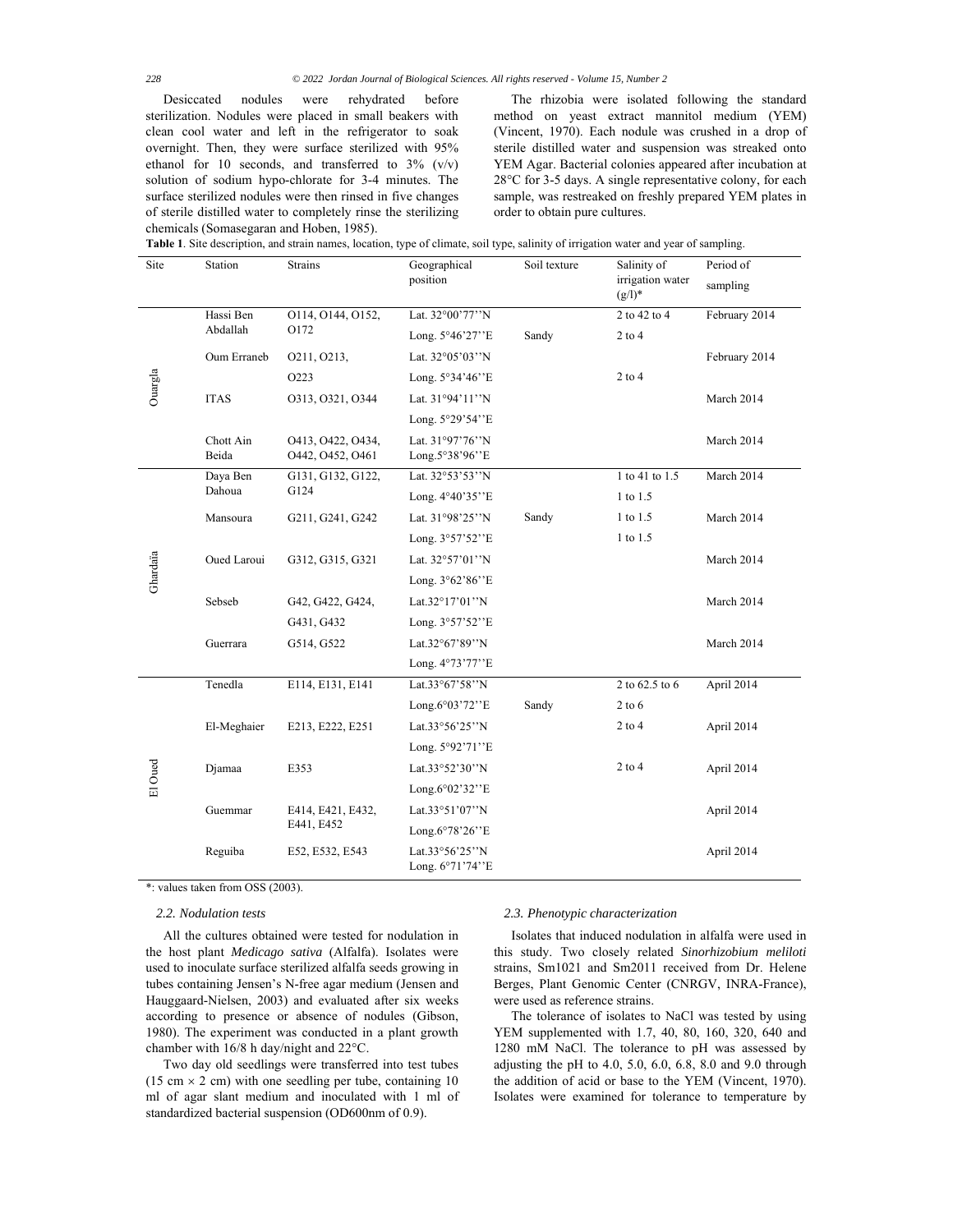incubating at 4, 28, 37 and 45°C as described by Niste et *al.* (2015).

# The resistance to ten antibiotics  $(\mu g/disc)$ : fusidic acid: 10 µg (FA), amikacin: 30 µg (AK), amoxicillin: 25 µg (AMX), chloramphenicol: 30  $\mu$ g (C), colistin: 10  $\mu$ g (CS), erythromycin: 15 µg (E), kanamycin: 30 µg (K), penicillin: 6  $\mu$ g (P), spiramycin: 100  $\mu$ g (SP) and vancomycin: 30  $\mu$ g (VA), was tested on YEM plates by adding antibiotic discs on the surface of the agar.

The growth was recorded after 72 h of incubation at 28°C in liquid YEM by measuring the OD at 600 nm (Wei *et al.*, 2004) and on solid YEM by counting the colonies appearing on the plates. Tests tubes containing 10 ml of liquid YEM were inoculated with 0.1 ml of a fresh culture of each isolate and incubated under shaking (200 rpm). On solid YEM, supplemented with 1.5% agar, inoculation is carried out by streaking on Petri plates (Vincent, 1970; Somasegaran and Hoben, 1985).

## *2.4. DNA extraction and PCR amplification and purification*

Total genomic DNA of the isolates was extracted using DNeasy® Blood and Tissue Kit columns in accordance with the manufacturer's protocol (QIAGEN Ltd.) from cells grown for 3 days in yeast extract mannitol broth (YMB) at 28°C under shaking (200 rpm). After extraction, the DNA was quantified to determine its approximate quantity and relevance for further analysis using agarose gel electrophoresis.

Housekeeping genes *glnII* and *recA*, and symbiotic gene *nodC* were amplified by PCR using the following primers: GSII-1F (5'-AACGCAGATCAAGGAATTCG-3') and GSII-4R (5'-GCGACGATCTGGTAGGGGT-3') (Turner and Young, 2000); recA\_41F (5'- TTCGGCAAGGGMTCGRTSATG-3') and recA\_640R (5'-ACATSACRCCGATCTTCATGC-3') (Vinuesa *et al.*, 2005); nodC for540 (5'-TGATYGAYATGGARTAYTGGCT-3') and nodC\_rev1160 (5'-CGYGACARCCARTCGCTRTTG-3') (Sarita *et al.*, 2005). The quantity of DNA was determined by using a NanoDrop spectrophotometer (NanoDrop ND1000). The PCR reaction was carried out in a 25 µl volume containing 2.5 µl 10×Standard Reaction Buffer with MgCl2 (Biotools), 2 µl DNA, 1 µl *Taq* DNA polymerase (Biotools), 0.5 µl dNTP, 1 µl of each primer and 17 µl of distilled water.

The thermal program for PCR reactions of *glnII* and *recA* was carried out at 95°C for 90s; 35 cycling times at 95°C for 45s, 55°C for 45s and 72°C for 2min and a final cycle was 72°C for 7min. For *nodC*, it was at 95°C for 3min; 35 cycling times at 94°C for 1min, 55°C for 1min and 72°C for 2min and a final cycle was 72°C for 7min. Unincorporated primers and dNTPs were removed from PCR mixes with PCR Clean-up (Macherey-Nagel). PCR products were verified by electrophoresis in 1% agarose gel submerged in TBE buffer (Del Papa *et al.*, 1999) and visualized with a Gel Doc EZ system (Bio-Rad).

Sequencing reactions were outsourced to Stabvida (Lisbon, Portugal).

#### *2.5. Phylogenetic analysis*

The quality of the sequences was checked and edited manually using BioEdit 7.2.5 (Hall, 1999) and automatically using DNA Baser Assembler v4.36.0 (2013) (Heracle BioSoft, http://www.DnaBaser.com).

Initially, a blast search (Altschul *et al.*, 1990) conducted using the National Center of Biotechnological Information (NCBI) website was carried out for preliminary identification and *recA*, *glnII* and *nodC* gene sequences of the reference species related to our strains were downloaded. The phylogenetic analyses were performed using MEGA 6.06 software (Tamura *et al.*, 2013). A neighbor-joining tree was constructed using the Kimura two-parameter model of evolution (Kimura, 1980) and support of internal branches was assessed using 1000 bootstrap replications.

#### *2.6. Statistical analysis*

The phenotypic characters results were analyzed by utilizing XLSTAT software (version 2016.02.28451). Bacterial growth in liquid medium was subjected to analyses of variance (ANOVA) and treatment means compared using Tukey's HSD (honest significant different) test. Numerical analysis of phenotypic traits was evaluated by UPGMA algorithm to infer a dendrogram on the basis of growth (+) or no growth (-) for each of the isolate in solid medium.

# **3. Results**

#### *3.1. Morphologic characterization and authentication*

After 3 days of incubation at 28°C, all isolates formed visible colonies on YEM Agar medium. Colonies were whitish and translucent, varying in diameter from 1 to 3 mm, circular, convex, with a regular outline and a smooth surface. Furthermore, the isolates formed nodules on the roots of alfalfa plants six weeks after inoculation.

#### *3.2. Phenotypic characterization*

The results show that all strains exhibited a broad spectrum of tolerance to salinity. All strains were able to grow in the presence of 1.7 mM to 640 mM NaCl (Table 2). In contrast, no strain grew at 1280 mM NaCl. It is worth mentioning that tolerance to a given concentration of NaCl does not necessarily mean good growth of the strains. Analysis of variance shows significant differences between the salt concentrations of 80, 160, 320 and 640 mM with the average growth of the strains decreased with increasing salt concentrations (Figure 1a).

At low salinities (1.7 and 40 mM), strains G132 and G424, from Ghardaïa, had the best growth. At 80 and 160 mM, strains O152, O211 and E141 from Ouargla and El Oued were the most resistant. At the highest concentrations, the E543 and E452 strains from the El Oued region performed the best (Table 3).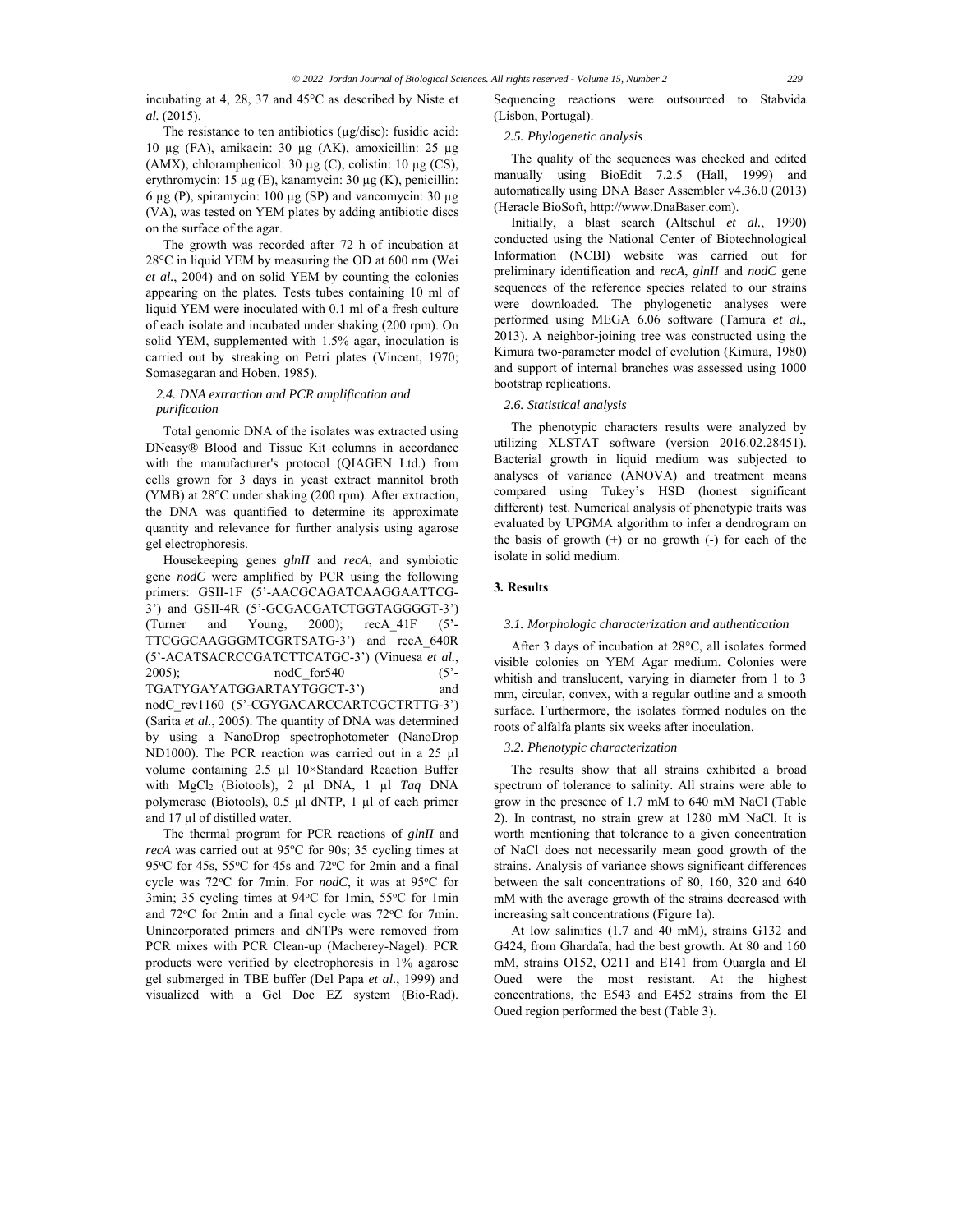| 28 and 37<br>1.7 to 640<br>6 to 9<br><b>AMX</b><br>1280<br>$\overline{A}$<br>$\mathbf{H}$<br>S<br><b>Strains</b><br>45<br>$\mathbf{\mathsf{C}}$<br>Χ<br>$\Xi$<br>$\rightarrow$<br>4<br>S<br>4<br>O114<br>$^{+}$<br>$^{+}$<br>$\! + \!\!\!\!$<br>$\! +$<br>$\blacksquare$<br>$\overline{\phantom{a}}$<br>$\blacksquare$<br>$\frac{1}{2}$<br>$\overline{\phantom{a}}$<br>$\overline{a}$<br>$\overline{\phantom{a}}$<br>$\overline{a}$<br>$\overline{\phantom{a}}$<br>$\overline{a}$<br>O144<br>$^{+}$<br>$\! + \!$<br>$^{+}$<br>$^{+}$<br>$^{+}$<br>$^{+}$<br>$\overline{a}$<br>L,<br>$\overline{a}$<br>-<br>O152<br>$^{+}$<br>$\! + \!\!\!\!$<br>$^{+}$<br>$\! + \!\!\!\!$<br>$^{+}$<br>$\! + \!\!\!\!$<br>$\overline{\phantom{a}}$<br>O172<br>$^{+}$<br>$^{+}$<br>$^{+}$<br>$^{+}$<br>$^{+}$<br>$^{+}$<br>$^{+}$<br>$\! + \!\!\!\!$<br>$\overline{\phantom{a}}$<br>$\overline{a}$<br>-<br>O211<br>$^{+}$<br>$^{+}$<br>$^{+}$<br>$^{+}$<br>$^{+}$<br>$^{+}$<br>$^{+}$<br>$^{+}$<br>$\overline{a}$<br>$\overline{a}$<br>$\overline{a}$<br>$\overline{a}$<br>L.<br>$\overline{\phantom{a}}$ | $\mathbf{v}$<br>$\mathbf{s}$<br>$^{+}$<br>$\overline{\phantom{a}}$<br>L,<br>$^{+}$<br>$^{+}$<br>$^{+}$<br>$^{+}$<br>$^{+}$<br>$^{+}$<br>$^{+}$<br>$^{+}$<br>$\overline{\phantom{a}}$<br>$^{+}$<br>$^{+}$<br>$\! + \!\!\!\!$<br>$^{+}$<br>$^{+}$<br>$^{+}$<br>$\overline{\phantom{a}}$ |
|------------------------------------------------------------------------------------------------------------------------------------------------------------------------------------------------------------------------------------------------------------------------------------------------------------------------------------------------------------------------------------------------------------------------------------------------------------------------------------------------------------------------------------------------------------------------------------------------------------------------------------------------------------------------------------------------------------------------------------------------------------------------------------------------------------------------------------------------------------------------------------------------------------------------------------------------------------------------------------------------------------------------------------------------------------------------------------------|---------------------------------------------------------------------------------------------------------------------------------------------------------------------------------------------------------------------------------------------------------------------------------------|
|                                                                                                                                                                                                                                                                                                                                                                                                                                                                                                                                                                                                                                                                                                                                                                                                                                                                                                                                                                                                                                                                                          |                                                                                                                                                                                                                                                                                       |
|                                                                                                                                                                                                                                                                                                                                                                                                                                                                                                                                                                                                                                                                                                                                                                                                                                                                                                                                                                                                                                                                                          |                                                                                                                                                                                                                                                                                       |
|                                                                                                                                                                                                                                                                                                                                                                                                                                                                                                                                                                                                                                                                                                                                                                                                                                                                                                                                                                                                                                                                                          |                                                                                                                                                                                                                                                                                       |
|                                                                                                                                                                                                                                                                                                                                                                                                                                                                                                                                                                                                                                                                                                                                                                                                                                                                                                                                                                                                                                                                                          |                                                                                                                                                                                                                                                                                       |
|                                                                                                                                                                                                                                                                                                                                                                                                                                                                                                                                                                                                                                                                                                                                                                                                                                                                                                                                                                                                                                                                                          |                                                                                                                                                                                                                                                                                       |
|                                                                                                                                                                                                                                                                                                                                                                                                                                                                                                                                                                                                                                                                                                                                                                                                                                                                                                                                                                                                                                                                                          |                                                                                                                                                                                                                                                                                       |
| O213<br>$^{+}$<br>$^{+}$<br>$\! + \!\!\!\!$<br>$^{+}$<br>$^{+}$<br>$^{+}$<br>$^{+}$<br>$\! + \!\!\!\!$<br>$\overline{\phantom{a}}$<br>$\overline{a}$<br>$\overline{a}$<br>$\overline{\phantom{0}}$<br>$\overline{\phantom{a}}$                                                                                                                                                                                                                                                                                                                                                                                                                                                                                                                                                                                                                                                                                                                                                                                                                                                           |                                                                                                                                                                                                                                                                                       |
| O223<br>$^{+}$<br>$^{+}$<br>$^{+}$<br>$\! + \!\!\!\!$<br>$^{+}$<br>$^{+}$<br>$\! + \!\!\!\!$<br>$\overline{\phantom{a}}$<br>$\overline{a}$<br>$\overline{a}$<br>$\overline{a}$<br>$\overline{\phantom{0}}$                                                                                                                                                                                                                                                                                                                                                                                                                                                                                                                                                                                                                                                                                                                                                                                                                                                                               |                                                                                                                                                                                                                                                                                       |
| O313<br>$^{+}$<br>$^{+}$<br>$^{+}$<br>$^{+}$<br>$\! + \!\!\!\!$<br>$\overline{\phantom{a}}$<br>L,<br>-<br>$\overline{a}$                                                                                                                                                                                                                                                                                                                                                                                                                                                                                                                                                                                                                                                                                                                                                                                                                                                                                                                                                                 |                                                                                                                                                                                                                                                                                       |
| O321<br>$^{+}$<br>$^{+}$<br>$^{+}$<br>$^{+}$<br>$\! + \!\!\!\!$<br>$^{+}$<br>$\overline{\phantom{a}}$<br>-<br>-                                                                                                                                                                                                                                                                                                                                                                                                                                                                                                                                                                                                                                                                                                                                                                                                                                                                                                                                                                          |                                                                                                                                                                                                                                                                                       |
| O344<br>$^{+}$<br>$^{+}$<br>$^{+}$<br>$^{+}$<br>$\! + \!\!\!\!$<br>$^{+}$<br>$\overline{\phantom{a}}$<br>-                                                                                                                                                                                                                                                                                                                                                                                                                                                                                                                                                                                                                                                                                                                                                                                                                                                                                                                                                                               |                                                                                                                                                                                                                                                                                       |
| O413<br>$^{+}$<br>$^{+}$<br>$^{+}$<br>$\! + \!\!\!\!$<br>$^{+}$<br>$^{+}$<br>$^{+}$<br>$\overline{\phantom{a}}$<br>$\overline{a}$<br>$\overline{\phantom{a}}$<br>O422                                                                                                                                                                                                                                                                                                                                                                                                                                                                                                                                                                                                                                                                                                                                                                                                                                                                                                                    |                                                                                                                                                                                                                                                                                       |
| $^{+}$<br>$\! + \!\!\!\!$<br>$\! + \!\!\!\!$<br>$\! + \!\!\!\!$<br>$\overline{\phantom{a}}$<br>$\overline{a}$<br>O442<br>$^{+}$<br>$\! + \!\!\!\!$<br>$\! + \!\!\!\!$<br>$^{+}$<br>$^{+}$<br>$\overline{\phantom{a}}$<br>$\overline{a}$<br>$\overline{a}$                                                                                                                                                                                                                                                                                                                                                                                                                                                                                                                                                                                                                                                                                                                                                                                                                                | $\overline{a}$<br>$^{+}$<br>$\overline{\phantom{a}}$                                                                                                                                                                                                                                  |
| O452<br>$^{+}$<br>$\! + \!\!\!\!$<br>$\! + \!\!\!\!$<br>$^{+}$<br>$^{+}$<br>$^{+}$<br>$\overline{\phantom{a}}$<br>$\overline{a}$                                                                                                                                                                                                                                                                                                                                                                                                                                                                                                                                                                                                                                                                                                                                                                                                                                                                                                                                                         | $^{+}$<br>$^{+}$                                                                                                                                                                                                                                                                      |
| O461<br>$^{+}$<br>$^{+}$<br>$^{+}$<br>$^{+}$<br>$^{+}$<br>$^{+}$<br>$\overline{\phantom{a}}$<br>$\overline{a}$<br>$\overline{a}$<br>$\overline{a}$                                                                                                                                                                                                                                                                                                                                                                                                                                                                                                                                                                                                                                                                                                                                                                                                                                                                                                                                       | $^{+}$<br>÷,                                                                                                                                                                                                                                                                          |
| E114<br>$^{+}$<br>$^{+}$<br>$^{+}$<br>$^{+}$<br>$^{+}$<br>$\! + \!\!\!\!$<br>$^{+}$<br>$\overline{\phantom{0}}$<br>$\overline{a}$<br>$\overline{a}$                                                                                                                                                                                                                                                                                                                                                                                                                                                                                                                                                                                                                                                                                                                                                                                                                                                                                                                                      | $^{+}$<br>$^{+}$                                                                                                                                                                                                                                                                      |
| E131<br>$^{+}$<br>$^{+}$<br>$^{+}$<br>$^{+}$<br>$^{+}$<br>$^{+}$<br>$\! + \!\!\!\!$<br>$^{+}$<br>$\overline{\phantom{0}}$<br>$\overline{a}$<br>$\overline{a}$                                                                                                                                                                                                                                                                                                                                                                                                                                                                                                                                                                                                                                                                                                                                                                                                                                                                                                                            | $^{+}$<br>$\overline{\phantom{a}}$                                                                                                                                                                                                                                                    |
| E141<br>$^{+}$<br>$^{+}$<br>$\! + \!\!\!\!$<br>$^{+}$<br>$^{+}$<br>$^{+}$<br>$^{+}$<br>$\overline{a}$<br>$\overline{a}$<br>$\overline{a}$<br>L.                                                                                                                                                                                                                                                                                                                                                                                                                                                                                                                                                                                                                                                                                                                                                                                                                                                                                                                                          | $^{+}$<br>$\! + \!\!\!\!$                                                                                                                                                                                                                                                             |
| E213<br>$^{+}$<br>$^{+}$<br>$^{+}$<br>$\! + \!\!\!\!$<br>$^{+}$<br>$^{+}$<br>$^{+}$<br>$\overline{a}$<br>$\overline{a}$<br>$\overline{a}$<br>۰<br>$\overline{\phantom{a}}$                                                                                                                                                                                                                                                                                                                                                                                                                                                                                                                                                                                                                                                                                                                                                                                                                                                                                                               | $^{+}$<br>$^{+}$                                                                                                                                                                                                                                                                      |
| E222<br>$^{+}$<br>$\! + \!\!\!\!$<br>$^{+}$<br>$\! + \!\!\!\!$<br>$^{+}$<br>$^{+}$<br>$\overline{a}$<br>$\overline{a}$<br>$\overline{\phantom{0}}$<br>٠                                                                                                                                                                                                                                                                                                                                                                                                                                                                                                                                                                                                                                                                                                                                                                                                                                                                                                                                  | $^{+}$<br>$^{+}$                                                                                                                                                                                                                                                                      |
| E251<br>$^{+}$<br>$^{+}$<br>$^{+}$<br>$\! + \!\!\!\!$<br>$^{+}$<br>$^{+}$<br>$\overline{\phantom{a}}$                                                                                                                                                                                                                                                                                                                                                                                                                                                                                                                                                                                                                                                                                                                                                                                                                                                                                                                                                                                    | L,                                                                                                                                                                                                                                                                                    |
| E353<br>$^{+}$<br>$^{+}$<br>$^{+}$<br>$^{+}$<br>$^{+}$<br>$^{+}$<br>$^{+}$<br>$\overline{\phantom{0}}$<br>$\overline{a}$                                                                                                                                                                                                                                                                                                                                                                                                                                                                                                                                                                                                                                                                                                                                                                                                                                                                                                                                                                 | $^{+}$                                                                                                                                                                                                                                                                                |
| E421<br>$^{+}$<br>$^{+}$<br>$^{+}$<br>$^{+}$<br>$^{+}$<br>$^{+}$<br>$\overline{\phantom{a}}$<br>$\overline{a}$<br>$\overline{\phantom{a}}$                                                                                                                                                                                                                                                                                                                                                                                                                                                                                                                                                                                                                                                                                                                                                                                                                                                                                                                                               | $^{+}$                                                                                                                                                                                                                                                                                |
| E432<br>$^{+}$<br>$^{+}$<br>$^{+}$<br>$^{+}$<br>$^{+}$<br>$^{+}$<br>$^{+}$<br>$\overline{\phantom{a}}$<br>$\overline{a}$<br>$\overline{a}$<br>L.<br>$\overline{\phantom{a}}$                                                                                                                                                                                                                                                                                                                                                                                                                                                                                                                                                                                                                                                                                                                                                                                                                                                                                                             | $^{+}$<br>$^+$                                                                                                                                                                                                                                                                        |
| E441<br>$^{+}$<br>$^{+}$<br>$^{+}$<br>$\! + \!\!\!\!$<br>$^{+}$<br>$^{+}$<br>$\overline{\phantom{a}}$<br>$\overline{a}$<br>$\overline{a}$<br>$\overline{\phantom{a}}$<br>$\overline{\phantom{a}}$<br>$\overline{a}$<br>$\overline{\phantom{a}}$                                                                                                                                                                                                                                                                                                                                                                                                                                                                                                                                                                                                                                                                                                                                                                                                                                          | $\overline{\phantom{a}}$                                                                                                                                                                                                                                                              |
| E452<br>$^{+}$<br>$^{+}$<br>$\! + \!\!\!\!$<br>$\! + \!\!\!\!$<br>$\overline{\phantom{a}}$<br>$\overline{a}$<br>$\overline{a}$<br>$\overline{\phantom{a}}$<br>$\overline{\phantom{0}}$<br>$\overline{a}$<br>$\overline{\phantom{a}}$<br>$\overline{\phantom{0}}$<br>$\overline{\phantom{a}}$<br>$\overline{\phantom{a}}$                                                                                                                                                                                                                                                                                                                                                                                                                                                                                                                                                                                                                                                                                                                                                                 | $\overline{\phantom{a}}$<br>$\overline{\phantom{a}}$                                                                                                                                                                                                                                  |
| E521<br>$^{+}$<br>$^{+}$<br>$\! + \!\!\!\!$<br>$^{+}$<br>$^{+}$<br>$^{+}$<br>$\overline{\phantom{a}}$<br>$^{+}$<br>$^{+}$<br>$\overline{a}$<br>$\overline{a}$<br>L,<br>$\overline{a}$                                                                                                                                                                                                                                                                                                                                                                                                                                                                                                                                                                                                                                                                                                                                                                                                                                                                                                    | $^{+}$                                                                                                                                                                                                                                                                                |
| E532<br>$^{+}$<br>$^{+}$<br>$^{+}$<br>$^{+}$<br>$^{+}$<br>$\overline{\phantom{a}}$<br>$^{+}$<br>$^{+}$<br>$\centerdot$<br>$\overline{a}$<br>$\overline{a}$<br>L,<br>$\overline{a}$<br>$\overline{a}$<br>$\overline{\phantom{a}}$<br>$\overline{\phantom{a}}$                                                                                                                                                                                                                                                                                                                                                                                                                                                                                                                                                                                                                                                                                                                                                                                                                             | $^{+}$                                                                                                                                                                                                                                                                                |
| E543<br>$^{+}$<br>$^{+}$<br>$^{+}$<br>$^{+}$<br>$^{+}$<br>$^{+}$<br>$^{+}$<br>$^{+}$<br>$^{+}$<br>$\overline{\phantom{a}}$<br>$\overline{a}$<br>$\overline{a}$<br>$\overline{\phantom{a}}$                                                                                                                                                                                                                                                                                                                                                                                                                                                                                                                                                                                                                                                                                                                                                                                                                                                                                               | $\! + \!$<br>$^{+}$                                                                                                                                                                                                                                                                   |
| G131<br>$^{+}$<br>$^{+}$<br>$^{+}$<br>$\! + \!\!\!\!$<br>$^{+}$<br>$^{+}$<br>$^{+}$<br>$^{+}$<br>$\overline{\phantom{a}}$<br>$\overline{a}$<br>$\overline{a}$<br>$\overline{a}$<br>$\overline{a}$<br>$\overline{a}$<br>$\overline{a}$                                                                                                                                                                                                                                                                                                                                                                                                                                                                                                                                                                                                                                                                                                                                                                                                                                                    | $\! + \!\!\!\!$<br>÷,                                                                                                                                                                                                                                                                 |
| G132<br>$^{+}$<br>$^{+}$<br>$^{+}$<br>$\! + \!\!\!\!$<br>$^{+}$<br>$^{+}$<br>$^{+}$<br>$^{+}$<br>$^{+}$<br>$\overline{\phantom{a}}$<br>$\overline{a}$<br>$\overline{a}$<br>$\overline{a}$<br>$\overline{a}$<br>$\overline{a}$<br>$\overline{\phantom{0}}$                                                                                                                                                                                                                                                                                                                                                                                                                                                                                                                                                                                                                                                                                                                                                                                                                                | $^{+}$<br>÷,                                                                                                                                                                                                                                                                          |
| G241<br>$^{+}$<br>$^{+}$<br>$^{+}$<br>$\! + \!\!\!\!$<br>$^{+}$<br>$^{+}$<br>$^{+}$<br>$^{+}$<br>$^{+}$<br>$\overline{\phantom{a}}$<br>$\overline{a}$<br>$\overline{a}$<br>$\overline{\phantom{a}}$<br>$\overline{\phantom{a}}$<br>$\overline{a}$                                                                                                                                                                                                                                                                                                                                                                                                                                                                                                                                                                                                                                                                                                                                                                                                                                        | $^{+}$<br>$\overline{a}$                                                                                                                                                                                                                                                              |
| G242<br>$^{+}$<br>$\! + \!\!\!\!$<br>$^{+}$<br>$^{+}$<br>$^{+}$<br>$^{+}$<br>$^{+}$<br>$^{+}$<br>$^{+}$<br>$^{+}$<br>$^{+}$<br>$\overline{a}$<br>$\overline{a}$                                                                                                                                                                                                                                                                                                                                                                                                                                                                                                                                                                                                                                                                                                                                                                                                                                                                                                                          | $\! + \!\!\!\!$<br>$^{+}$                                                                                                                                                                                                                                                             |
| G122<br>$\! + \!$<br>$^{+}$<br>$\! + \!$<br>$^{+}$<br>$\! + \!$<br>$^{+}$<br>$^{+}$<br>$\overline{\phantom{a}}$<br>$\overline{a}$                                                                                                                                                                                                                                                                                                                                                                                                                                                                                                                                                                                                                                                                                                                                                                                                                                                                                                                                                        | $^{+}$<br>$\! + \!$                                                                                                                                                                                                                                                                   |
| G124<br>$^{+}$<br>$\! + \!$<br>$^{+}$<br>$\! + \!$<br>$^{+}$<br>$^{+}$<br>$^{+}$<br>$^{+}$<br>$^{+}$<br>$\overline{\phantom{m}}$                                                                                                                                                                                                                                                                                                                                                                                                                                                                                                                                                                                                                                                                                                                                                                                                                                                                                                                                                         | $^{+}$<br>$^{+}$                                                                                                                                                                                                                                                                      |
| G211<br>$^{+}$<br>$\! + \!$<br>$^{+}$<br>$\! + \!$<br>$^{+}$<br>$^{+}$<br>$\overline{\phantom{0}}$<br>$\overline{\phantom{0}}$<br>$\overline{\phantom{a}}$<br>$\overline{a}$<br>$\overline{\phantom{a}}$<br>$\overline{a}$<br>$\overline{a}$                                                                                                                                                                                                                                                                                                                                                                                                                                                                                                                                                                                                                                                                                                                                                                                                                                             | $\qquad \qquad \blacksquare$                                                                                                                                                                                                                                                          |
| G312<br>$^{+}$<br>$^{+}$<br>$\! + \!$<br>$^{+}$<br>$\! + \!$<br>$^{+}$<br>$^{+}$<br>$\overline{\phantom{a}}$<br>$\overline{\phantom{a}}$<br>$\overline{a}$<br>$\overline{a}$<br>$\overline{\phantom{a}}$<br>$\overline{a}$                                                                                                                                                                                                                                                                                                                                                                                                                                                                                                                                                                                                                                                                                                                                                                                                                                                               | $^{+}$<br>÷,                                                                                                                                                                                                                                                                          |
| G315<br>$\! + \!$<br>$^{+}$<br>$^{+}$<br>$^{+}$<br>$^{+}$<br>$^{+}$<br>$^{+}$<br>$\overline{\phantom{a}}$<br>$\overline{a}$<br>$\overline{a}$<br>$\overline{\phantom{a}}$<br>$\overline{\phantom{0}}$<br>$\overline{a}$<br>$\overline{\phantom{a}}$<br>$\overline{\phantom{a}}$                                                                                                                                                                                                                                                                                                                                                                                                                                                                                                                                                                                                                                                                                                                                                                                                          | $^{+}$<br>$^{+}$                                                                                                                                                                                                                                                                      |
| G321<br>$^{+}$<br>$^{+}$<br>$^{+}$<br>$^{+}$<br>$^{+}$<br>$^{+}$<br>$^{+}$<br>$^{+}$<br>$\overline{\phantom{a}}$<br>$\overline{\phantom{0}}$<br>$\overline{\phantom{0}}$<br>$\overline{a}$<br>$\overline{\phantom{a}}$<br>$\overline{\phantom{a}}$                                                                                                                                                                                                                                                                                                                                                                                                                                                                                                                                                                                                                                                                                                                                                                                                                                       | $^{+}$<br>$^{+}$                                                                                                                                                                                                                                                                      |
| G421<br>$^{+}$<br>$^{+}$<br>$^{+}$<br>$^{+}$<br>$^{+}$<br>$^{+}$<br>$^{+}$<br>$^{+}$<br>$\overline{\phantom{a}}$<br>$\overline{\phantom{a}}$<br>$\overline{a}$<br>$\centerdot$<br>$\qquad \qquad \blacksquare$<br>L,<br>$\overline{\phantom{a}}$                                                                                                                                                                                                                                                                                                                                                                                                                                                                                                                                                                                                                                                                                                                                                                                                                                         | $^{+}$<br>$^{+}$                                                                                                                                                                                                                                                                      |
| G422<br>$^{+}$<br>$^{+}$<br>$^{+}$<br>$\! + \!$<br>$^{+}$<br>$^{+}$<br>$^{+}$<br>$^{+}$<br>$^{+}$<br>$^{+}$<br>$\overline{\phantom{a}}$<br>$\overline{\phantom{a}}$<br>$\overline{a}$<br>$\overline{a}$<br>$\qquad \qquad -$<br>$\overline{\phantom{0}}$                                                                                                                                                                                                                                                                                                                                                                                                                                                                                                                                                                                                                                                                                                                                                                                                                                 | $^{+}$<br>$^{+}$                                                                                                                                                                                                                                                                      |
| G424<br>$^{+}$<br>$^{+}$<br>$\! + \!$<br>$\! + \!$<br>$^{+}$<br>$^{+}$<br>$\overline{\phantom{m}}$<br>$\overline{\phantom{0}}$<br>$\qquad \qquad \blacksquare$<br>$\qquad \qquad -$<br>$\overline{\phantom{0}}$<br>$\overline{\phantom{0}}$<br>$\overline{a}$<br>$\overline{a}$<br>$\overline{\phantom{0}}$                                                                                                                                                                                                                                                                                                                                                                                                                                                                                                                                                                                                                                                                                                                                                                              | $^{+}$<br>$^{+}$                                                                                                                                                                                                                                                                      |
| G431<br>$^{+}$<br>$\! + \!$<br>$\! + \!$<br>$^{+}$<br>$\! + \!$<br>$^{+}$<br>$^{+}$<br>$^{+}$<br>÷<br>$\frac{1}{2}$<br>L,<br>$\overline{a}$<br>$\overline{a}$<br>$\overline{a}$<br>$\overline{\phantom{a}}$<br>G432                                                                                                                                                                                                                                                                                                                                                                                                                                                                                                                                                                                                                                                                                                                                                                                                                                                                      | $^{+}$                                                                                                                                                                                                                                                                                |
| $^{+}$<br>$\! + \!$<br>$\! + \!$<br>$^{+}$<br>$^{+}$<br>$^{+}$<br>$^{+}$<br>$^{+}$<br>$^{+}$<br>$\overline{\phantom{a}}$<br>L,<br>$\overline{\phantom{a}}$<br>$\qquad \qquad -$<br>$\overline{\phantom{a}}$<br>$\overline{\phantom{a}}$<br>G514                                                                                                                                                                                                                                                                                                                                                                                                                                                                                                                                                                                                                                                                                                                                                                                                                                          | $^{+}$<br>$^{+}$                                                                                                                                                                                                                                                                      |
| $^{+}$<br>$^{+}$<br>$\! + \!$<br>$\! + \!$<br>$^{+}$<br>$^{+}$<br>$^{+}$<br>$^{+}$<br>$^{+}$<br>$^{+}$<br>$\overline{\phantom{a}}$<br>L,<br>$\overline{\phantom{0}}$<br>G522<br>$^{+}$<br>$\! + \!$<br>$^{+}$<br>$\! + \!$<br>$^{+}$<br>$\! + \!$<br>$^{+}$<br>$^{+}$<br>$\overline{a}$<br>$\frac{1}{2}$<br>$\qquad \qquad \blacksquare$<br>$\overline{\phantom{a}}$<br>Ĭ.<br>$\overline{a}$                                                                                                                                                                                                                                                                                                                                                                                                                                                                                                                                                                                                                                                                                             | $^{+}$<br>$^{+}$<br>$^{+}$<br>$^{+}$                                                                                                                                                                                                                                                  |
| Sm1021<br>$^{+}$<br>$^{+}$<br>$^{+}$<br>$^{+}$<br>$^{+}$<br>$^{+}$<br>$^{+}$<br>$^{+}$<br>$^{+}$<br>$^{+}$<br>$\qquad \qquad \blacksquare$                                                                                                                                                                                                                                                                                                                                                                                                                                                                                                                                                                                                                                                                                                                                                                                                                                                                                                                                               | $^{+}$                                                                                                                                                                                                                                                                                |
| $Sm2011 +$<br>$^{+}$<br>$\! + \!$<br>$^{+}$<br>$\! + \!$<br>$^{+}$<br>$^{+}$<br>$^{+}$<br>$\overline{a}$                                                                                                                                                                                                                                                                                                                                                                                                                                                                                                                                                                                                                                                                                                                                                                                                                                                                                                                                                                                 | Ĭ.                                                                                                                                                                                                                                                                                    |

**Table 2.** Results of strains tolerance to some environmental stress factors and antibiotics.

The resistant strains for the different factors were coded as "+" and the sensitive strains as "-".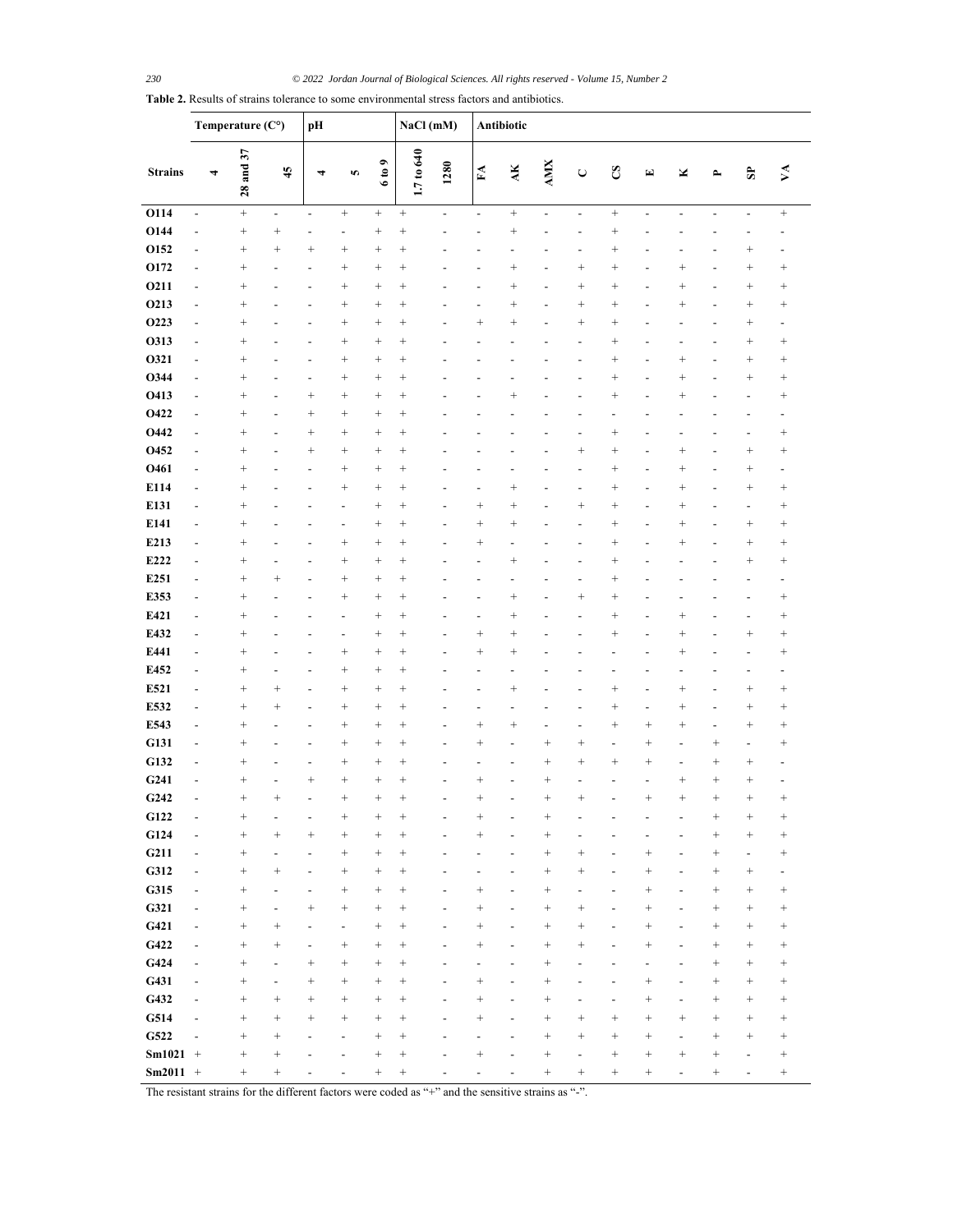Growth of rhizobial strains differed with differences in pH values. They tolerated alkaline and neutral pH better than acidic pH (Figure 1c). The strains were affected by excessively acidic pHs and registered growth rates of 32.43% and 81.63% at pH 4 and 5, respectively. At slightly acidic, neutral and alkaline pH, all rhizobial strains

**Table 3**. Selection of strains tolerant to different NaCl concentrations.

grew well. The ANOVA test showed significant differences between the growths of strains at different pH (Figure 1d). Eleven strains (O152, O413, O422, O452, G241, G124, G321, G424, G431, G4311 and G514), from Ouargla and Ghardaïa, were resistant to pH 4.

|                |                           | <b>NaCl Concentrations</b> |                      |                         |                       |                      |                          |
|----------------|---------------------------|----------------------------|----------------------|-------------------------|-----------------------|----------------------|--------------------------|
|                | $1.7 \text{ }\mathrm{mM}$ | 40 Mm                      | 80 mM                | 160 mM                  | $320 \text{ mM}$      | 640 Mm               | 1280 mM                  |
| <b>Strains</b> | $G132^a$                  | G132 <sup>a</sup>          | O152 <sup>a</sup>    | E141 <sup>a</sup>       | $G241^a$              | $E$ 543 <sup>a</sup> | $\overline{\phantom{a}}$ |
|                | $O211^{ab}$               | $G424^{ab}$                | O211 <sup>a</sup>    | $O223^{ab}$             | E521 <sup>a</sup>     | E452 <sup>a</sup>    | -                        |
|                | $O114$ abc                | $E222$ abc                 | $O172^{ab}$          | $O172$ <sup>abc</sup>   | E141 <sup>a</sup>     | $O461$ <sup>ab</sup> |                          |
|                | $O452$ <sup>abc</sup>     | $G122$ <sup>abc</sup>      | $O223^{ab}$          | $O321$ abcd             | $E114^{ab}$           | $O$ 442 abc          |                          |
|                | $G321$ abcd               | $O152$ abcd                | $E222^{ab}$          | $E114$ <sup>abcd</sup>  | $G124^{ab}$           | $E$ 2.51 abcd        | -                        |
|                | $O144$ abcde              | $O172$ abcde               | $E521$ <sup>ab</sup> | $O313$ abcd             | $O313^{ab}$           | $E213$ abcde         | ٠                        |
|                | $O313$ abcde              | $E131$ abcde               | $E131^{ab}$          | $G422$ <sup>abcde</sup> | $O211$ <sup>abc</sup> | $O144$ abcdef        | -                        |

For each parameter, the means in the same column followed by the same letter are not significantly different, as determined by Tukey's HSD test at  $P = 0.05$ .

At 28 and 37°C, all strains showed good growth, produced visible colonies on solid medium (Figure 1e) and high optical densities (OD) (Figures 1f). At 4°C, only the two reference strains, Sm2011 and Sm1021, were able to grow. Increasing the temperature to 45°C significantly reduced growth and only 15 isolates (O144, O152, E251, E521, E532, G242, G321, G421, G422, G431, G432, G514, G522, Sm2011 and Sm1021) were thermotolerant (Table 2).

The strains showed different resistance profiles to antibiotics. They exhibited strong resistance to spiramycin 100 µg (SP), vancomycin 30 µg (VA) and colistin 10 µg (CS), while their resistance was low, but comparable, for the other antibiotics (Figure 1b). Strains from Ghardaïa and reference strains are, generally, more tolerant to antibiotics (61.17% and 65% respectively) than those from Ouargla and El Oued that show low levels of resistance (around 35% and 43.5%), apart from a few that are resistant to a single antibiotic.



**Figure 1.** Growth of strains under: salinity (a), antibiotics (b), different pH (c, d) and temperatures (e, f) (done at the Saharan Bioresources Laboratory of the University of Ouargla, in 2017).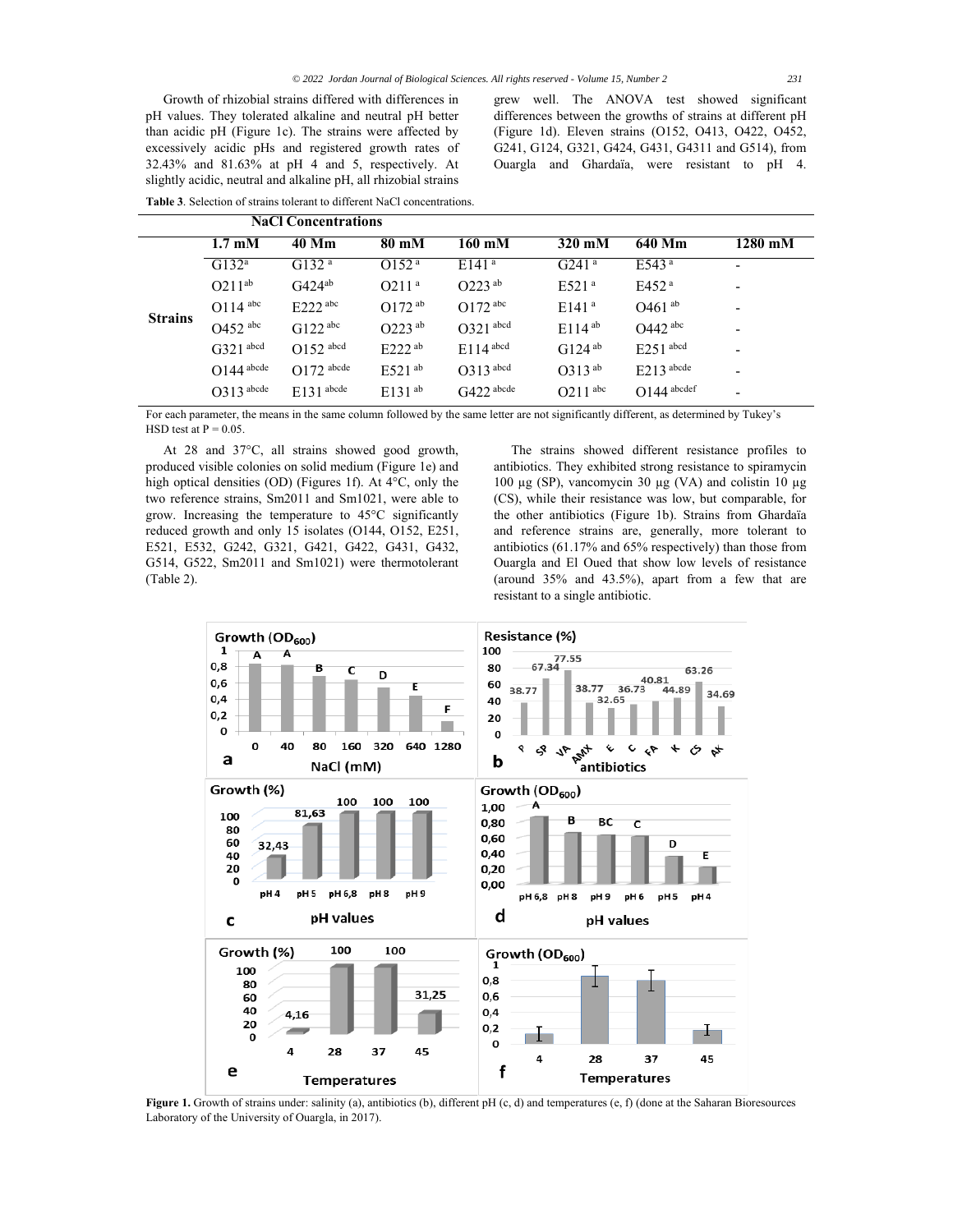#### *3.3. Numerical analysis of phenotypic traits*

The 27 phenotypic characters of the strains were used to construct a dendrogram using the UPMGA method (Figure 2). At about 60% dissimilarity, rhizobial strains have been classified into three phenotypic groups. Group 3 has 29 strains, all from the Ouargla and El Oued regions. Group 1 consists of 17 stains exclusively from the Ghardaïa region. The two reference strains Sm1021 and Sm2011 were in a separate group (group 2), closer to group 1 than to group 3.



**Figure 2.** Dendrogram showing the phenotypic diversity of 48 strains constructed using the UPGMA method, based on a binary matrix of 27 physiological characters.

#### *3.4. Phylogenetic analysis*

Forty-eight strains were chosen for the phylogenetic examination of housekeeping genes (*recA* and *glnII*) and the symbiotic gene *nodC*. Phylogenetic trees were constructed for each gene utilizing the Neighbor-joining method and Kimura's two-parameter model. Bootstrap analysis was based on 1000 replications.

# *3.4.1. Housekeeping gene phylogenies*

Strains were more closely related to *S. meliloti* and *S. kummerowiae* (De Lajudie *et al.*, 1994; Wei *et al.*, 2002) than to other species according to the housekeeping gene phylogenies (Table 4). Sequence analysis of *recA* and *glnII* respectively revealed 98–100% and 97–99% similarities with type strains *S. meliloti* USDA 1002T, 98-99% and 97- 100% with type strains *S. kummerowiae* CCBAU 71714T and 91% and 91-93% with type strains *S. medicae* A321T (Rome *et al.*, 1996).

| Table 4. Sequence similarities for recA, glnII and nodC genes relatedness among the 48 strains and related type strains. |  |                                                                                                     |  |  |
|--------------------------------------------------------------------------------------------------------------------------|--|-----------------------------------------------------------------------------------------------------|--|--|
|                                                                                                                          |  | $C_1$ and an extra set of a second control of $C_1$ , $C_2$ , $C_3$ , $C_4$ , $C_5$ , $C_6$ , $C_7$ |  |  |

|                    | Gene marker and sequence similarity with type strains % |                              |                    |                    |                                    |                           |                             |                                  |
|--------------------|---------------------------------------------------------|------------------------------|--------------------|--------------------|------------------------------------|---------------------------|-----------------------------|----------------------------------|
|                    | glnII                                                   |                              | recA               |                    | $glnII + recA$                     |                           | nodC                        |                                  |
| <b>Type strain</b> | Similarit<br>y %                                        | <b>Stains</b><br>number<br>s | Similarity<br>$\%$ | Isolate<br>numbers | <b>Similarity</b><br>$\frac{0}{0}$ | <b>Isolate</b><br>numbers | Similarity<br>$\frac{6}{6}$ | <b>Isolate</b><br><b>Numbers</b> |
| S. meliloti USDA   | 99%                                                     | 14                           | 100%               | 05                 | 99%                                | 14                        | 99%                         | 18                               |
| 1002 <sup>T</sup>  | 98%                                                     | 10                           | 99%                | 06                 | 98%                                | 27                        | 97%                         | 08                               |
|                    | 97%                                                     | 24                           | 98%                | 37                 | 97%                                | 07                        | 96%                         | 18                               |
|                    |                                                         |                              |                    |                    |                                    |                           | 89%                         | 04                               |
| S. kummerowiae     | 100%                                                    | 04                           | 99%                | 04                 | 99%                                | 13                        | 96%                         | 02                               |
| CCBAU 71714T       | 99%                                                     | 10                           | 98%                | 44                 | 98%                                | 35                        | 95%                         | 13                               |
|                    | 98%                                                     | 33                           |                    |                    |                                    |                           | 94%                         | 29                               |
|                    | 97%                                                     | 01                           |                    |                    |                                    |                           | 90%                         | 04                               |
| S. medicae $A321T$ | 91%                                                     | 01                           | 91%                | 48                 | 92%                                | 47                        |                             |                                  |
|                    | 92%                                                     | 46                           |                    |                    | 91%                                | 01                        |                             |                                  |
| S. medicae USDA    | 93%                                                     | 01                           |                    |                    |                                    |                           |                             |                                  |
| 1037               |                                                         |                              |                    |                    |                                    |                           | 100%                        | 02                               |
|                    |                                                         |                              |                    |                    |                                    |                           | 99%                         | 13                               |
|                    |                                                         |                              |                    |                    |                                    |                           | 96%                         | 29                               |
|                    |                                                         |                              |                    |                    |                                    |                           | 90%                         | 04                               |

## **glnII gene phylogeny**

The phlogenetic tree corresponding to *glnII* (Figure 3) showed that the strains clustered into two groups with high bootstrap support (99 for group I and 72 for group II).

Group I consisted of 14 strains, originating exclusively from Ghardaïa, closely related to reference strains *S. kummerowiae* CCBAU 71714T and *S. meliloti* USDA 1002T. There were 13 strains (G421, G422, G242, G424, G 431, G432, G514, G211, G242, G315, G321, G122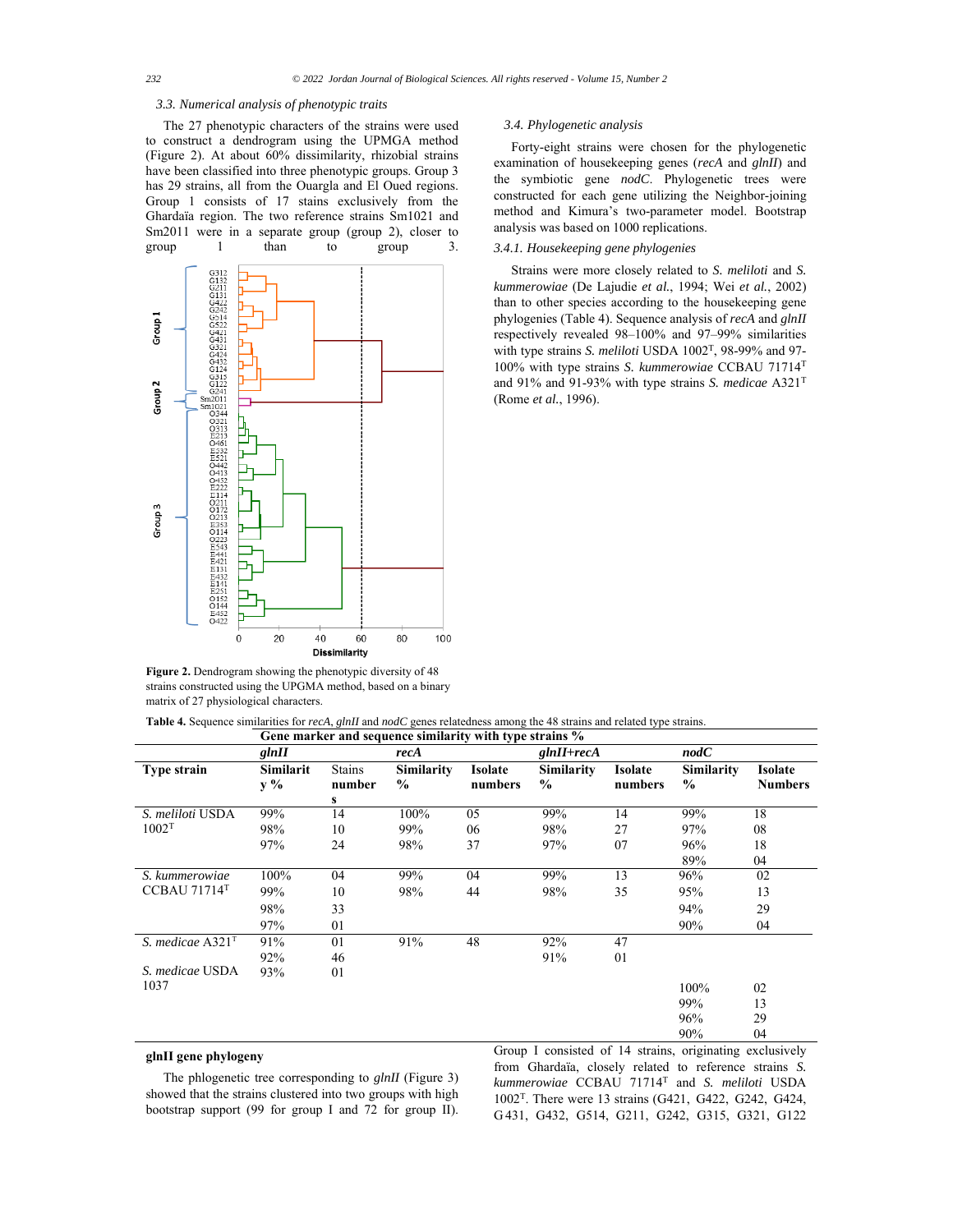reference strains. Similarities between the strains in this group and type strains *S. kummerowiae* CCBAU 71714T and *S. meliloti* USDA 1002T were 97.69 to 98.58% and 97.46 to 98.19%, respectively.



Figure 3. Neighbor-joining phylogenetic tree constructed from *glnII* gene (555 bp) showing the relationship among strafth<sup>22</sup> nodulating alfalfa and related species of the *Sinorhizobium–Ensifer* group. Bootstrap values (1000 replicates; only values over 50 % are given) are indicated above the branches. *Bradyrhizobium japonicum*  $\text{USDA6}^T$  was used as an outgroup. Type strains are indicated with a superscript<sup>T</sup>.

## **recA gene phylogeny**

The strains clustered into 2 groups with very high bootstrap values (97 for group I and 93 for group II) (Figure 4). There were 14 strains from Ghardaïa in group I, and they were closely related to type strains *S. meliloti*  USDA 1002T and *S. kummerowiae* CCBAU 71714T. There were 10 strains (G122, G124, G211, G241, G242, G312, G315, G32, G421 and G422) clustered with *S. meliloti*  USDA  $1002^T$  at sequence similarities of 100% and 4 strains clustered with the reference strain *S. kummerowiae*  CCBAU 71714T at sequence similarity of 99.24%. Thirtyfour strains in group II from the El Oued and Ouargla regions (except G131, G132 and G522) are not grouped with any of the known reference strains and form an individualized clade on the tree. The similarities between these strains and *S. meliloti* USDA 1002T and *S.*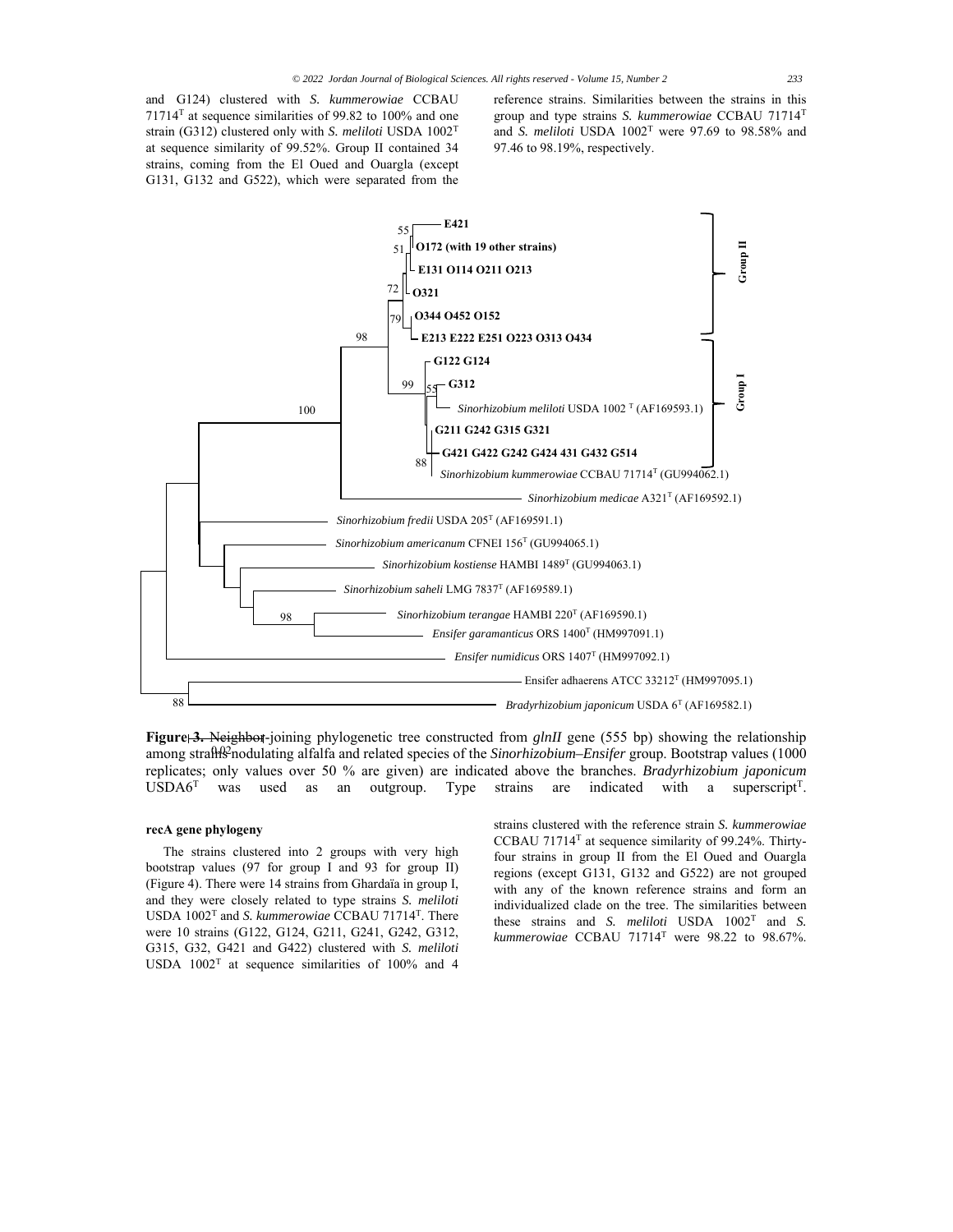

 $0.1$ 

**Figure 4.** Neighbor-joining tree constructed from *recA* gene (430 bp) showing phylogenetic relationships of strains nodulating alfalfa and related species of the *Sinorhizobium–Ensifer* group. Only values over 50 % are indicated above the branches.

#### **Concatenated housekeeping gene phylogeny**

In order to refine the phylogeny of the studied strains, a phylogenetic tree was constructed from concatenated *glnII* and *recA* gene sequences (Figure 5). The grouping results were similar to those of the individual gene trees. The 48 strains clustered into 2 different groups. Fourteen strains belong to group I with a bootstrap value of 98. Seven strains (G122, G124, G211, G242, G315, G321 and G312) were grouped with the *S. meliloti* USDA 1002T at sequence similarity of 99.48 to 99.69% and seven others (G431, G432, G514, G424, G241, G421 and G422) were linked with *S. kummerowiae* CCBAU 71714T at similarity

rates of 99.38 to 99.69%. It should be noted that all the strains composing group I came from the region of Ghardaïa. Group II, composed of 34 strains coming exclusively from the El Oued and Ouargla regions (except G131, G132 and G522), formed a clearly separated group from the reference strains with 97 bootstrap support and suggested that these novel strains may represent a distinct lineage from defined species. Similarities between the group 2 strains and the closest reference strains are 97.73– 98.25% with *S. meliloti* USDA 1002T and 98.04–98.56% with *S. kummerowiae* CCBAU 71714T, respectively.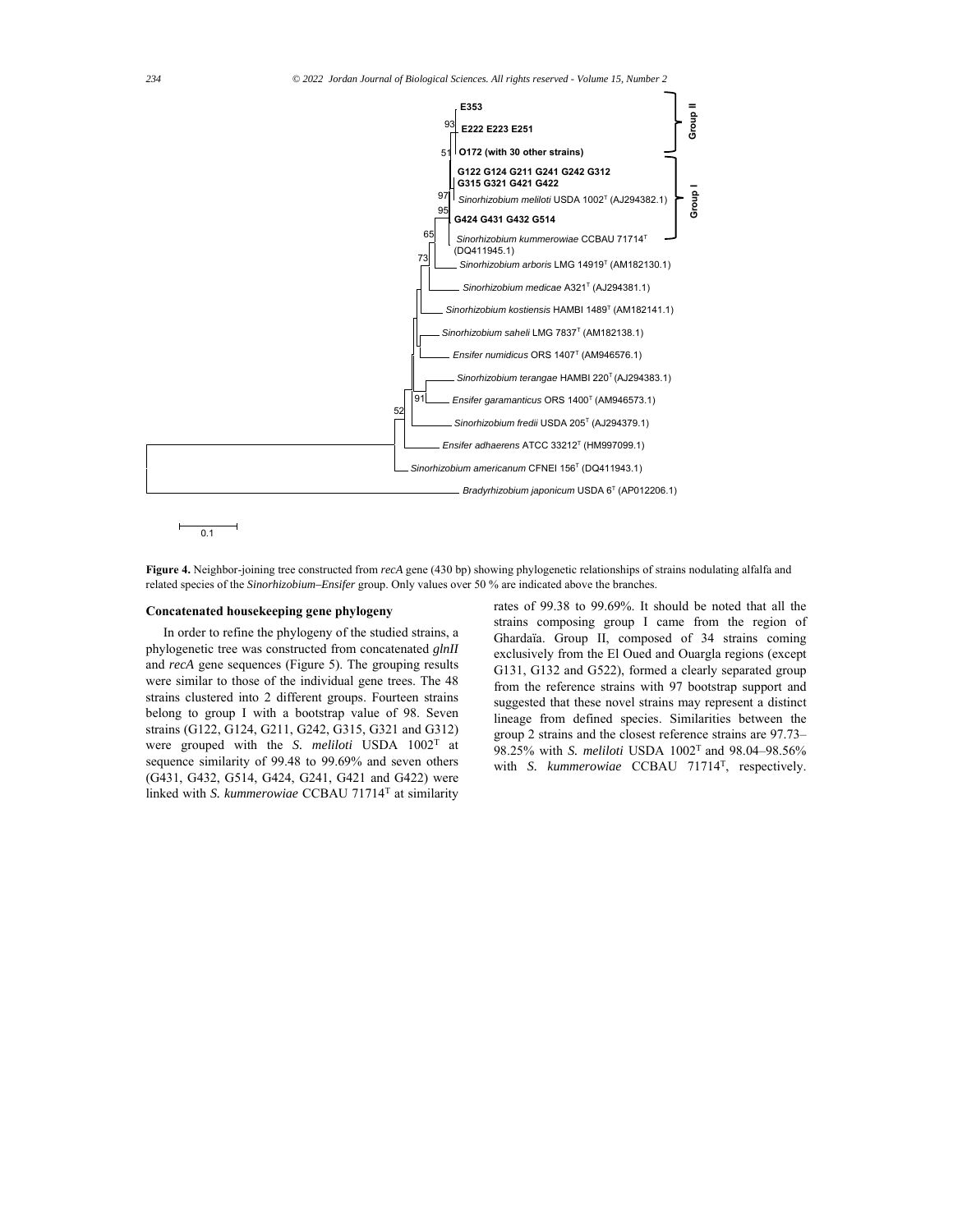

 $0.05$ 

**Figure 5.** Neighbor-joining tree constructed from concatenated housekeeping genes *glnII* and *recA* (985 bp) showing phylogenetic relationships of strains nodulating alfalfa and related species of the *Sinorhizobium–Ensifer* group. Bootstrap values (1000 replicates; only values over 50 % are given) are indicated above the branches.

## *3.4.2. nodC gene phylogeny*

The *nodC* phylogenetic tree showed three wellsupported distinct groups, at bootstrap value of 100 for groups I and II, and 99 for group III, as presented in Figure 6. The group I and II strains from different areas were clustered with type strains *S. meliloti* USDA 1002T at similarity of 97.05 to 99.66% and *S. medicae* A321T at

similarity of 99.65 to 100%, respectively. The strains G424, G431, G432 and G514 composing group III displayed high sequence identities with *S. meliloti* LAIII42 (99.66% similarity) and came from the region of Ghardaïa. Thus, the strains used in this study belong to two types of symbiovars: *meliloti* (groups I and II) and *medicaginis* (group III) described by Villegas *et al.* (2006).



**Figure 6.** Neighbor-joining tree constructed from *nodC* genes showing phylogenetic relationships of strains nodulating alfalfa and related species of the *Sinorhizobium–Ensifer* group. Bootstrap values (1000 replicates; only values over 50 % are given) are indicated above the branches.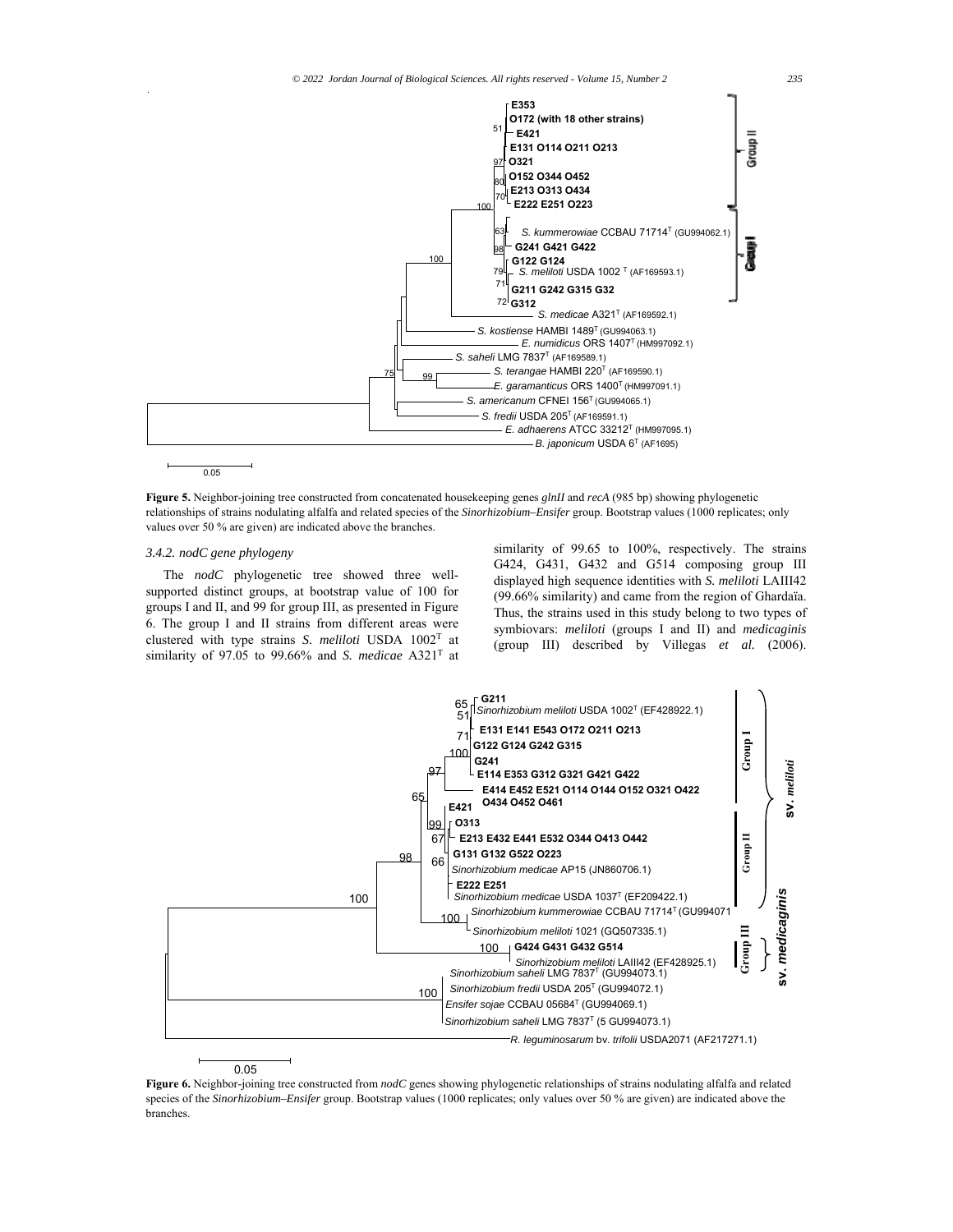## **4. Discussion**

In this study, we analyzed for the first time a collection of 48 strains obtained from *Medicago sativa* root nodules collected from three different regions in the North eastern Algerian Sahara. This study included both phenotypic and phylogenetic analyses and was the first time such an investigation was conducted on rhizobial isolates from this region.

The phenotypic characterization showed that morphological and growth characteristics of the strains were in agreement with those already described in the literature (Vincent, 1970; Latrache et *al*., 2017). The results of the plant nodulation tests showed that all strains could produce nodules.

Salinity is an important stress factor for rhizobia, as it inhibits their growth and development (Graham, 1998; Farissi *et al.*, 2014). In the present study, all strains were able to tolerate salt concentrations from 1.7 mM to 640 mM (Table 2). In contrast, no strains were able to grow at 1280 mM. Our results are in agreement with those of Mohammad *et al.* (1991), Embalomatis *et al.* (1994) and Jebara *et al.* (2000) who indicated that strains of *S. meliloti* were tolerant of NaCl concentrations between 300–700 mM in American, Greek and Tunisian soils respectively. Likewise, a tolerance of up to 800 mM of NaCl was observed in rhizobia collected in the Sebkha of Misserghine (north-western Algeria) (Merabet *et al.*, 2006). Elboutahiri *et al.* (2010) were able to isolate strains of *S. meliloti* capable of growing at 1711 mM NaCl. These were sampled in areas heavily affected by salinity in southern Morocco.

At 80 and 160 mM, the most resistant strains were O152, O211 and E141 and at the highest concentrations, strains E543 and E452 performed best. Adaptation to salinity in a few *Rhizobium* species is the result of intracellular accumulation of low molecular weight organic solutes called osmolytes, as described by Boscari et al. (2002)

At pH of 4.0 and 5.0, strains were sensitive thus confirming the results of Elboutahiri *et al.* (2010) and Thami-Alami *et al.* (2010) that strains tolerated acidic pH of 5.5 to 6.0 where most isolates grow (Latrache *et al*., 2017). Our results are also in agreement with those of Abolhasani *et al.* (2010), Thami-Alami *et al.* (2010) and Hameed *et al.* (2014) who indicate that the strains of *S. meliloti* nodulating alfalfa were all resistant to the alkaline pH 8.0 and 9.0. At pH 6.8, all strains showed maximum growth, which is in agreement with Rodrigues *et al.* (2006) and Shetta *et al.* (2011) who stated that the optimum pH for rhizobia multiplication is between 6.5 and 7.0.

At temperatures 28°C and 37°C, we recorded 100% growth. Our results agree with those of Zahran (1999) and Dekak (2018) who found that rhizobia are mesophilic bacteria and optimum growth of most strains is between 28°C and 31°C. At 4°C and 45°C, the strains that were able to grow only produced a few small colonies on solid medium and low OD's in liquid medium. High and low temperatures have been reported to be among the main factors limiting growth and nitrogen fixation by rhizobia (Niste *et al.*, 2015).

We found that the strains show different antibiotic resistance profiles. The sensitivity to antibiotics, which is higher in some strains, can be attributed to the less

abundant microbial biomass in the rhizosphere (Grego *et al.* 1995). The more pronounced resistance in Ghardaïa strains can be explained by the use of large amounts of intensive livestock manure in this region as noted by Guessoum *et al.* (2014), where antibiotics are commonly added to animal feed to treat diseases and promote growth (McManus, 1997).

Many studies have described *S. meliloti* and *S. medicae* as the only rhizobia capable of nodulating alfalfa. Phylogenetic analysis of *recA* and *glnII* showed that instead it is *S. meliloti* and *S. kummerowiae*, which are the microsymbionts of *M. sativa* in the Saharan regions of Algeria. The strains were more closely related to *S*. *meliloti* and *S*. *kummerowiae* than to other species. Sequence analysis of *recA* and *glnII* revealed high similarities with type strains *S. meliloti* USDA1002<sup>T</sup> and *S. kummerowiae* CCBAU71714T. Our results converge with those of Wei *et al.* (2002) and Toularoud *et al.* (2016) who mentioned that alfalfa could be efficiently nodulated by *S. kummerowiae* in Chinese and Turkish soils. The presence of *S*. *kummerowiae* in the study areas was reported recently by Arbi *et al.* (2015) and Chaïch *et al.* (2017) as dominant microsymbiont, with *S. meliloti*, of the spontaneous legumes *Medicago littoralis*, *Melilotus indicus* and *Genista saharae.* 

The concatenated housekeeping gene phylogeny showed that the strains were grouped into 2 different groups. Group I comprises strains from Ghardaïa, strongly related to type strains *S. kummerowiae* CCBAU 71714T and *S. meliloti* USDA 1002T. The thirty four strains composing group II were separated from the reference strains, and this suggested that these novel strains may represent a distinct lineage from defined species. As suggested by Toularoud *et al.* (2016), housekeeping gene phylogenetic analyses may help to further resolve the taxonomic relationship between *S. kummerowiae* and *S. meliloti*, which may belong to a single species. The grouping results were, generally, similar to those of the individual gene (Figures 3 and 4).

The results obtained were very similar to those of the concatenated housekeeping gene phylogenetic tree (Figure 5). The strains originating from the region of Ghardaïa are phylogenetically and phenotypically linked to the species *S. kummerowiae* and *S. meliloti* and separated from those of the regions of Ouargla and El Oued. These results revealed geographic variation in the rhizobial population composition as shown in many works (Fierer and Jackson, 2006; Talebi *et al.*, 2008).

Neighbor-joining phylogenetic tree of *nodC gene sequences* revealed three distinct well-supported clusters (Figure 6). Twenty-four strains were in group I that consisted of strains related to *S. meliloti* USDA 1002T. Group II consisted of thirteen strains related to the type strain *S. medicae* A321T. Four separate strains forming group III showed 100% similarity to *S. meliloti* LAIII42. To label resulting groups, we used the system of symbiovars proposed by Rogel *et al.* (2011) and De Meyer *et al.* (2011). So, the *Sinorhizobium* isolates used in this study belonged to two symbiovar types, *meliloti* (group I and II) and *medicaginis* (group III) as described by Villegas *et al.* (2006). These results are explained by the fact that the tested strains and *S. meliloti* and *S. medicae* have the same host plant.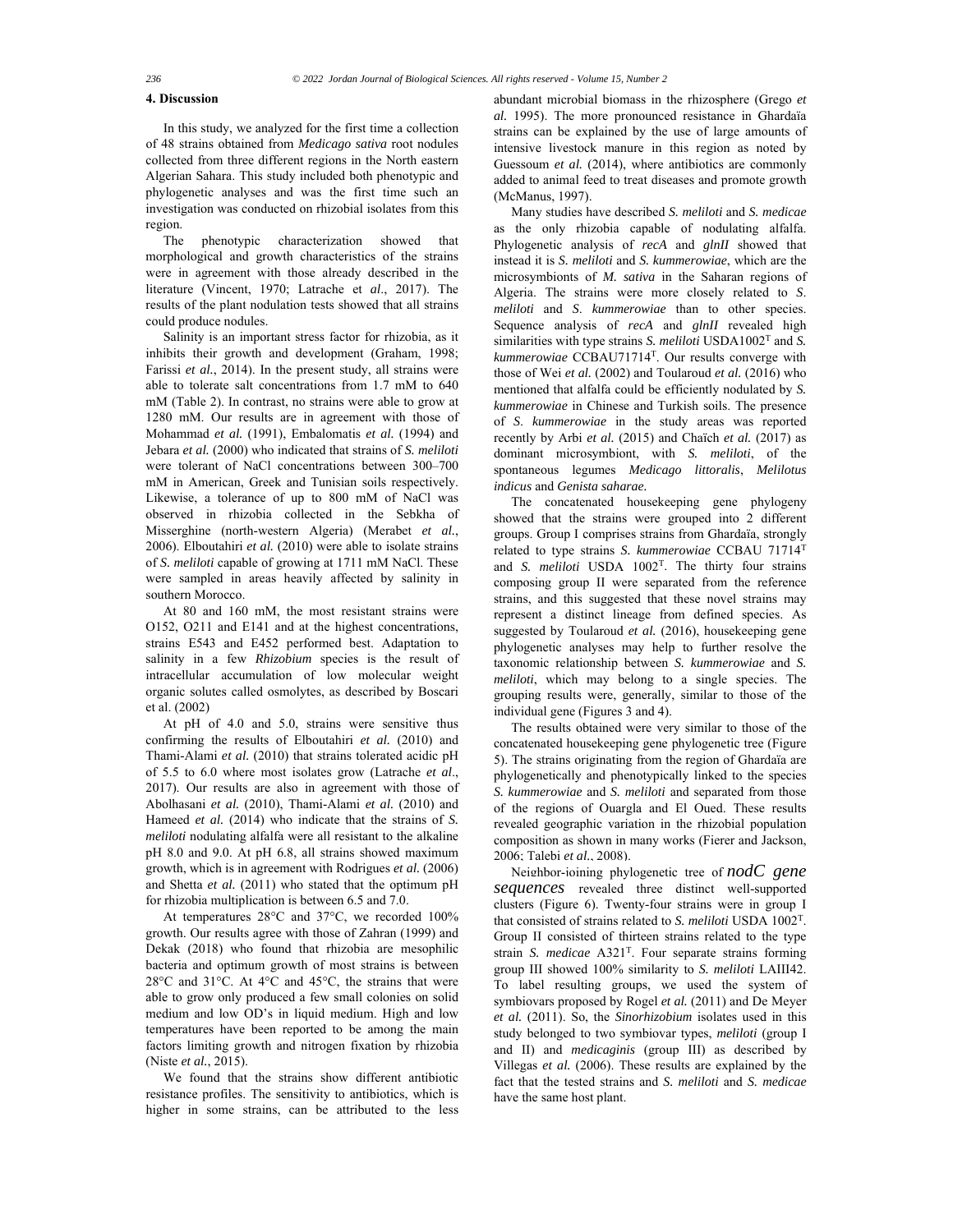Several studies have shown that the evolutionary history of chromosomal genes may be different from that of symbiotic genes. Our results are in agreement with those of Laguerre *et al.* (2001) who indicated that the classification resulting from the analysis of the symbiotic *nodC* gene reflects host specificity, while the phylogeny based on chromosomal genes is independent of the host plant. Symbiovars can be shared by different species due to lateral transfer of symbiotic genes (Rogel *et al.*, 2011).

## **5. Conclusion**

This study showed that the bacteria isolated from the root nodules of *Medicago sativa,* cultivated in the Algerian Sahara, are genetically and phenotypically diverse. Phenotypic analysis showed that many strains have interesting characteristics. This may allow them to be used as an effective inoculum for Saharan soils, which are subjected too many edaphoclimatic stress conditions. Phylogenetic analysis showed that our strains are strongly related to *S. meliloti* and *S. kummerowiae*, which are the effective symbiotic partners of alfalfa in the study area*.*  There was a similarity between the genotypic and phenotypic profiles suggesting the existence of a relationship between the groups of strains and their geographic distribution.

#### **Acknowledgements**

The authors would like to thank M. Juan Imperial and all the members of the GEBIOPAD laboratory, of the Centre for Plant Biotechnology and Genomics (UPM-INIA) in Madrid, for their invaluable help during the realization of the molecular part of this study.

#### **References**

Abolhasani M, Lakzian A, Tajabadipour A and Haghnia G. 2010. The study salt and drought tolerance of *Sinorhizobium* bacteria to the adaptation to alkaline condition. *Aust J Basic & Appl Sc*, **4**: 882-886.

Ahmad E, Zaidi A, Khan MS (2016) Effects of plant growth promoting rhizobacteria on the performance of greengram under field conditions. Jordan J Biol Sci 9: 79-88.

Altschul SF, Gish W, Miller W, Myers EW and Lipman DJ. 1990. Basic local alignment search tool. *J Mol Biol*, **215**: 403-410.

Arbi SB, Chekireb D, Quatrini P, Catania V, Cheriet D and Ouartsi A. 2015. Phenotypic and genotypic characterization of root nodules rhizobia of *Medicago littoralis* Rhode and *Melilotus indicus* (L.) All. growing in the Oasis of Touggourt, Oued Righ Valley, in the Algerian Sahara. *Symbiosis*, **66**: 75-87.

Azib S, Chelouf H, Attab S and Bouras N. 2019. Improvement of alfalfa growth under water stress by inoculation with *Sinorhizobium meliloti* strains from the Algerian Sahara. *International Journal*, **75**(7): 35-43.

Boscari A, Mandon K, Dupont L, Poggi MC and Le Rudulier D. 2002. BetS is a major glycine betaine/proline betaine transporter required for early osmotic adjustment in *Sinorhizobium meliloti*. *J Bacteriol*, **184**: 2654-2663.

Brígido C, Nasciment FX, Duan J, Glick BR and Oliveira S. 2013. Expression of an exogenous 1-aminocyclopropane-1-carboxylate deaminase gene in *Mesorhizobium* spp. reduces the negative effects of salt stress in chickpea. *FEMS Microbiol Lett*, **349(1)**: 46-53.

Chaïch K, Bekki A, Bouras N, Holtz MD, Soussou S, Mauré L, Brunel B, De Lajudie P and Cleyet-Marel JC. 2017. Rhizobial diversity associated with the spontaneous legume *Genista saharae* in the northeastern Algerian Sahara. *Symbiosis*, **71**: 111-120.

Dekak A, Chabi R, Menasria T and Benhizia Y. 2018. Phenotypic characterization of rhizobia nodulating legumes *Genista microcephala* and *Argyrolobium uniflorum* growing under arid conditions. *J. Adv. Res*, **14**:35–42.

De Lajudie P, Willems A, Pot B, Dewettinck D, Maestrojuan G, Neyra M, Collins DM, Dreyfus B, Kersters K and Gillis M. 1994. Polyphasic Taxonomy of Rhizobia: Emendation of the genus *Sinorhizobium* and description of *Sinorhizobium meliloti* comb. nov., *Sinorhizobium saheli* sp. nov., and *Sinorhizobium teranga*  sp. nov. *Int J Syst Evol Microbiol*, **44**: 715-733.

De Meyer SE, Van Hoorde K, Vekeman B, Braeckman T and Willems A. 2011. Genetic diversity of rhizobia associated with indigenous legumes in different regions of Flanders (Belgium). *Soil Sci Am J*, **43**: 2384-2396.

Del Papa MF, Balagué LJ, Sowinski SC, Wegener C, Segundo E, Abarca FM, Toro N, Niehaus K, Pühler A, Aguilar OM, Martínez-Drets G and Lagares A. Isolation and characterization of alfalfanodulating rhizobia present in acidic soils of central Argentina and Uruguay. *Appl Environ Microbiol,* **65**: 1420-1427.

del Pozo A, Ovalle C, Espinoza S, Barahona V, Gerding M and Humphries A. 2017. Water relations and use-efficiency, plant survival and productivity of nine alfalfa (*Medicago sativa* L.) cultivars in dryland Mediterranean conditions. *Eur J Agron*, **84**: 16-22.

Domínguez-Ferreras A, Pérez-Arnedo R, Becker A, Olivares J, Soto MJ and Sanjuán J. 2006. Transcriptome profiling reveals the importance of plasmid *pSymB* for osmoadaptation of *Sinorhizobium meliloti*. *J Bacteriol*, **188(21)**: 7617-7625.

Elboutahiri N, Thami-Alami I and Udupa SM. 2010. Phenotypic and genetic diversity in *Sinorhizobium meliloti* and *S. medicae* from drought and salt affected regions of Morocco. *BMC Microbiol*, **10**: 1-13.

Embalomatis A, Papaxosta D and Katinakis P. 1994. Evaluation of *Rhizobium mdiloti* strains isolated from indigenous populations in Northern Greece. *J Agron Crop Sci*, **172**: 73-80.

Farissi M, Ghoulam C and Bouizgaren A. 2014. The effect of salinity on yield and forage quality of alfalfa populations in the Marrakech region (Morocco). *Fourrages*, **219**: 271-275.

Fierer N and Jackson RB. 2006. The diversity and biogeography of soil bacterial communities. *Proc Natl Acad Sci*, **103**: 626-631.

Gibson A. 1980. Methods for legumes in glasshouses and controlled environment cabinets. In: Bergersen F.J. (Eds.), **Methods for Evaluating Biological Nitrogen Fixation**. John Wiley and Sons Ltd., Chichester, UK, pp. 139–184.

Graham PH. 1998. Biological dinitrogen fixation: symbiotic. Principles and applications of soil microbiology, **2**: 222-241.

Grego S, Quatrini P, Badalucco L, De Cesare F, Zanotti C and Cacciari I. 1995. Souches résistantes de *Rhizobium* dans une rhizosphère caractérisée d'Acacia au nord et au sud du Sahara. In : Ed. Pontanier R., M'Hiri A., Akrimi N., Aronson J., Le Floc'h E. (Eds.), **L'homme peut-il refaire ce qu'il a défait ?**. John Libbey Eurotext, Paris, 201-210.

Guessoum H, Benbrahim F, Halilat M, Laouar F, Bensalama M and Darem S. 2014. Pollution biologique des eaux phréatiques de la région de Ghardaïa (Cas de Sebseb). *Int J Adv Sci Technol*, **3**: 35-43.

Hall TA.1999. BioEdit: a user-friendly biological sequence alignment editor and analysis program for Windows 95/98/NT. *Nucleic Acids Symp Ser,* **81**: 95-98.

Hameed RA, Hussain NN and Aljibouri AM. 2014. Phenotypic Characterization of Indigenous Iraqi *Sinorhizobium meliloti*  Isolates for Abiotic Stress Performance. *J Life Sci,* **8(1)**: 1-9.